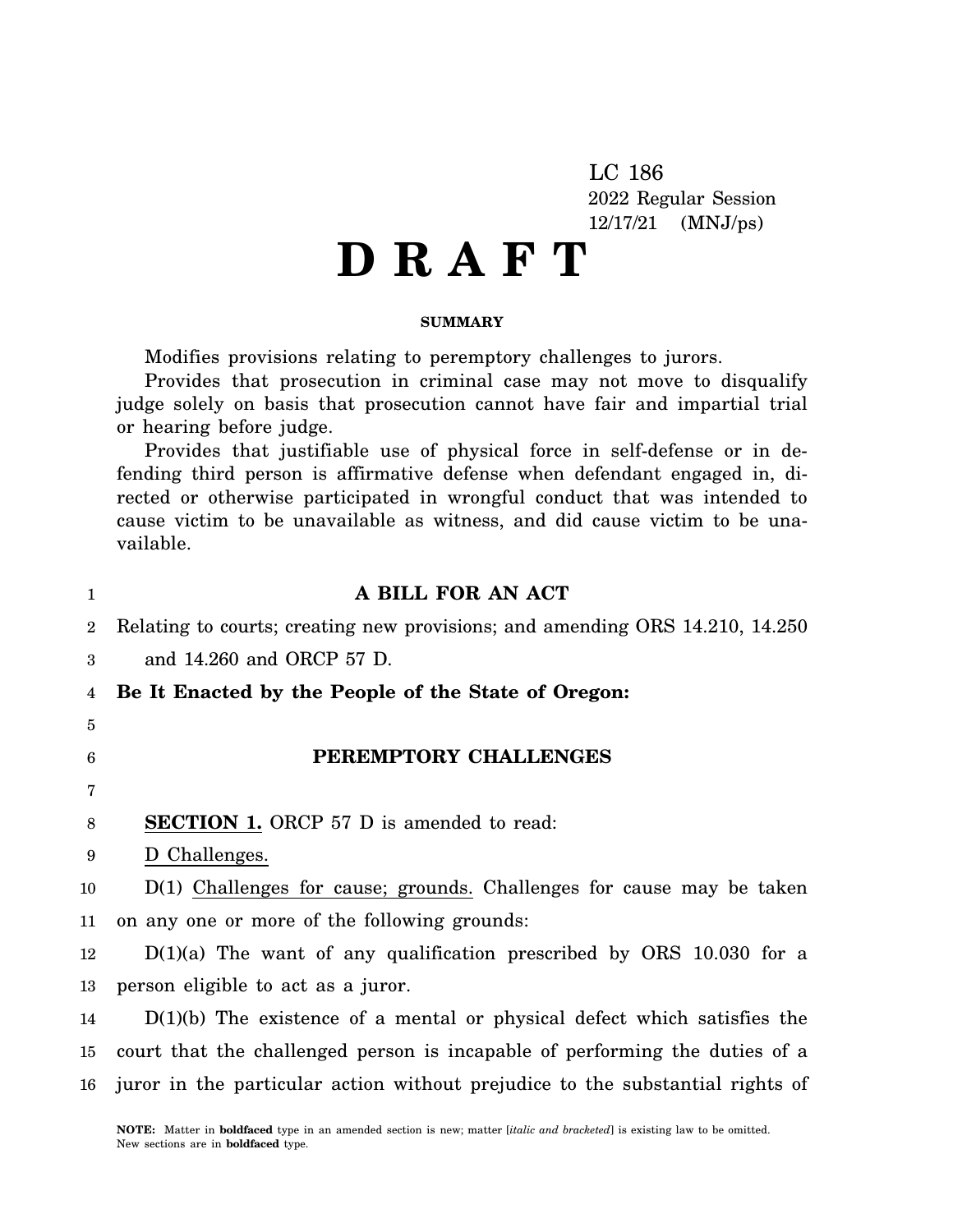1 the challenging party.

2  $D(1)(c)$  Consanguinity or affinity within the fourth degree to any party.

3 4 5 6 7 8  $D(1)(d)$  Standing in the relation of guardian and ward, physician and patient, master and servant, landlord and tenant, or debtor and creditor to the adverse party; or being a member of the family of, or a partner in business with, or in the employment for wages of, or being an attorney for or a client of the adverse party; or being surety in the action called for trial, or otherwise, for the adverse party.

9 10 11  $D(1)(e)$  Having served as a juror on a previous trial in the same action, or in another action between the same parties for the same cause of action, upon substantially the same facts or transaction.

12 13 D(1)(f) Interest on the part of the juror in the outcome of the action, or the principal question involved therein.

14 15 16 17 18 19 20 21 22 23 24 25 26 27 28  $D(1)(g)$  Actual bias on the part of a juror. Actual bias is the existence of a state of mind on the part of a juror that satisfies the court, in the exercise of sound discretion, that the juror cannot try the issue impartially and without prejudice to the substantial rights of the party challenging the juror. Actual bias may be in reference to: the action; either party to the action; the sex of the party, the party's attorney, a victim, or a witness; or a racial or ethnic group of which the party, the party's attorney, a victim, or a witness is a member, or is perceived to be a member. A challenge for actual bias may be taken for the cause mentioned in this paragraph, but on the trial of such challenge, although it should appear that the juror challenged has formed or expressed an opinion upon the merits of the cause from what the juror may have heard or read, such opinion shall not of itself be sufficient to sustain the challenge, but the court must be satisfied, from all of the circumstances, that the juror cannot disregard such opinion and try the issue impartially.

29 30 31 D(2) Peremptory challenges; number. A peremptory challenge is an objection to a juror for which no reason need be given, but upon which the court shall exclude such juror. Either party is entitled to no more than three

[2]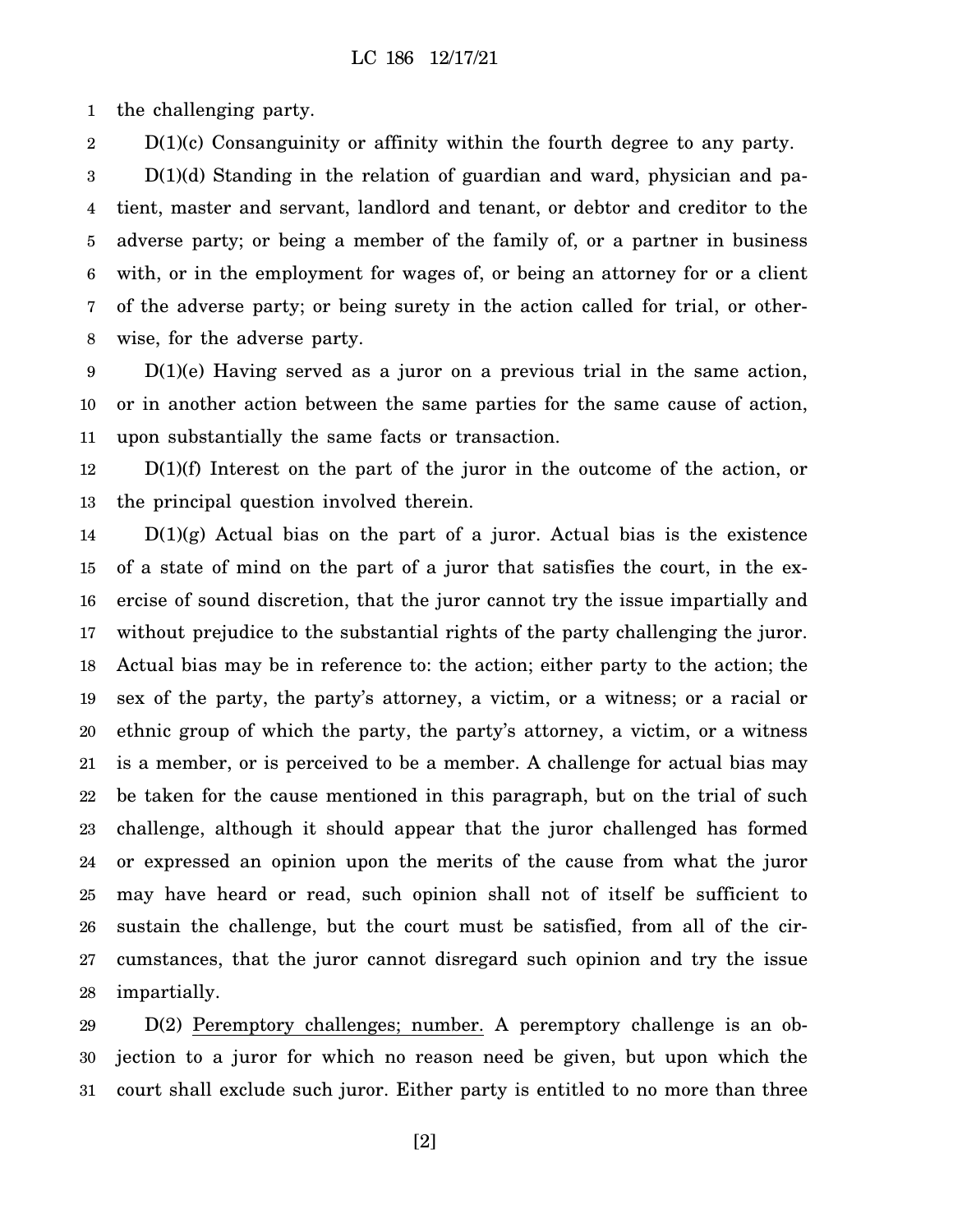# LC 186 12/17/21

1 2 3 4 5 6 7 8 9 10 11 12 13 14 15 16 17 18 19 20 21 22 23 24 25 26 27 peremptory challenges if the jury consists of more than six jurors, and no more than two peremptory challenges if the jury consists of six jurors. Where there are multiple parties plaintiff or defendant in the case, or where cases have been consolidated for trial, the parties plaintiff or defendant must join in the challenge and are limited to the number of peremptory challenges specified in this subsection except the court, in its discretion and in the interest of justice, may allow any of the parties, single or multiple, additional peremptory challenges and permit them to be exercised separately or jointly. D(3) Conduct of peremptory challenges. After the full number of jurors has been passed for cause, peremptory challenges shall be conducted by written ballot or outside of the presence of the jury as follows: the plaintiff may challenge one and then the defendant may challenge one, and so alternating until the peremptory challenges shall be exhausted. After each challenge, the panel shall be filled and the additional juror passed for cause before another peremptory challenge shall be exercised, and neither party is required to exercise a peremptory challenge unless the full number of jurors is in the jury box at the time. The refusal to challenge by either party in the order of alternation shall not defeat the adverse party of such adverse party's full number of challenges, and such refusal by a party to exercise a challenge in proper turn shall conclude that party as to the jurors once accepted by that party and, if that party's right of peremptory challenge is not exhausted, that party's further challenges shall be confined, in that party's proper turn, to such additional jurors as may be called. The court may, for good cause shown, permit a challenge to be taken as to any juror before the jury is completed and sworn, notwithstanding that the juror challenged may have been previously accepted, but nothing in this subsection shall be construed to increase the number of peremptory challenges allowed.

28 29 D(4) Challenge of peremptory challenge exercised on basis of race, ethnicity, or sex.

30 31  $D(4)(a)$  A party may not exercise a peremptory challenge on the basis of race, ethnicity, or sex. Courts shall presume that a peremptory challenge

[3]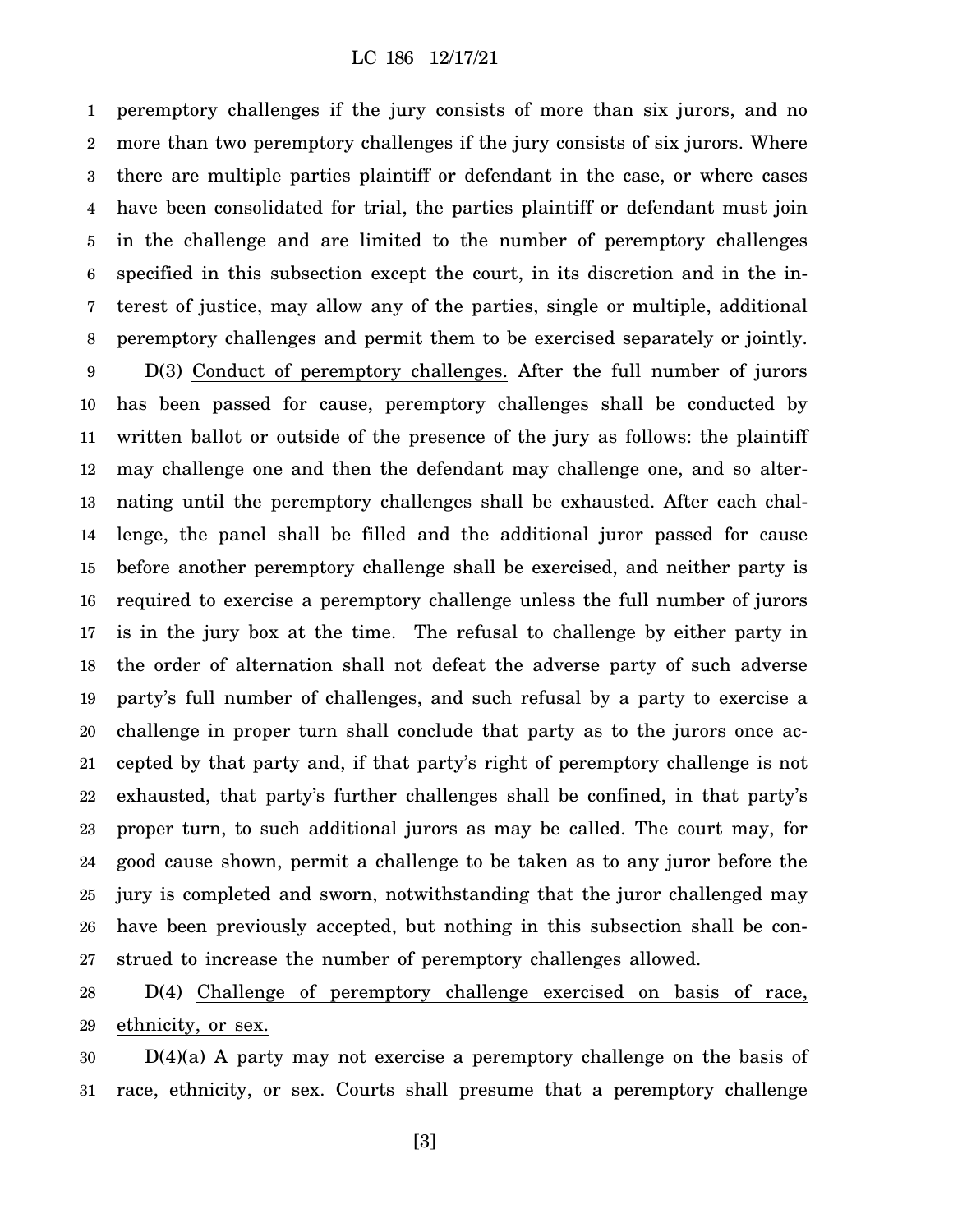1 2 does not violate this paragraph, but the presumption may be rebutted in the manner provided by this section.

3 4 5 6 7 8 9 D(4)(b) If a party believes that the adverse party is exercising a peremptory challenge on a basis prohibited under paragraph (a) of this subsection, the party may object to the exercise of the challenge. The objection must be made before the court excuses the juror. The objection must be made outside of the presence of the jurors. The party making the objection has the burden of establishing a prima facie case that the adverse party challenged the juror on the basis of race, ethnicity, or sex.

10 11 12 13 14 15 16 17 18  $D(4)(c)$  If the court finds that the party making the objection has established a prima facie case that the adverse party challenged a prospective juror on the basis of race, ethnicity, or sex, the burden shifts to the adverse party to show that the peremptory challenge was not exercised on the basis of race, ethnicity, or sex**, and that the peremptory challenge was exercised on another objectively reasonable basis**. If the adverse party fails to meet the burden of justification as to the questioned challenge, the presumption that the challenge does not violate paragraph (a) of this subsection is rebutted.

19 20 21 D(4)(d) If the court finds that the adverse party challenged a prospective juror on the basis of race, ethnicity, or sex, **and not on another objectively reasonable basis,** the court shall disallow the peremptory challenge.

**DISQUALIFYING JUDGES**

22

23

# 24

25 **SECTION 2.** ORS 14.250 is amended to read:

26 27 28 29 30 31 14.250. **(1) Except as provided in subsection (2) of this section,** no judge of a circuit court shall sit to hear or try any suit, action, matter or proceeding when it is established, as provided in ORS 14.250 to 14.270, that any party or attorney believes that such party or attorney cannot have a fair and impartial trial or hearing before such judge. In such case the presiding judge for the judicial district shall forthwith transfer the cause, matter or

[4]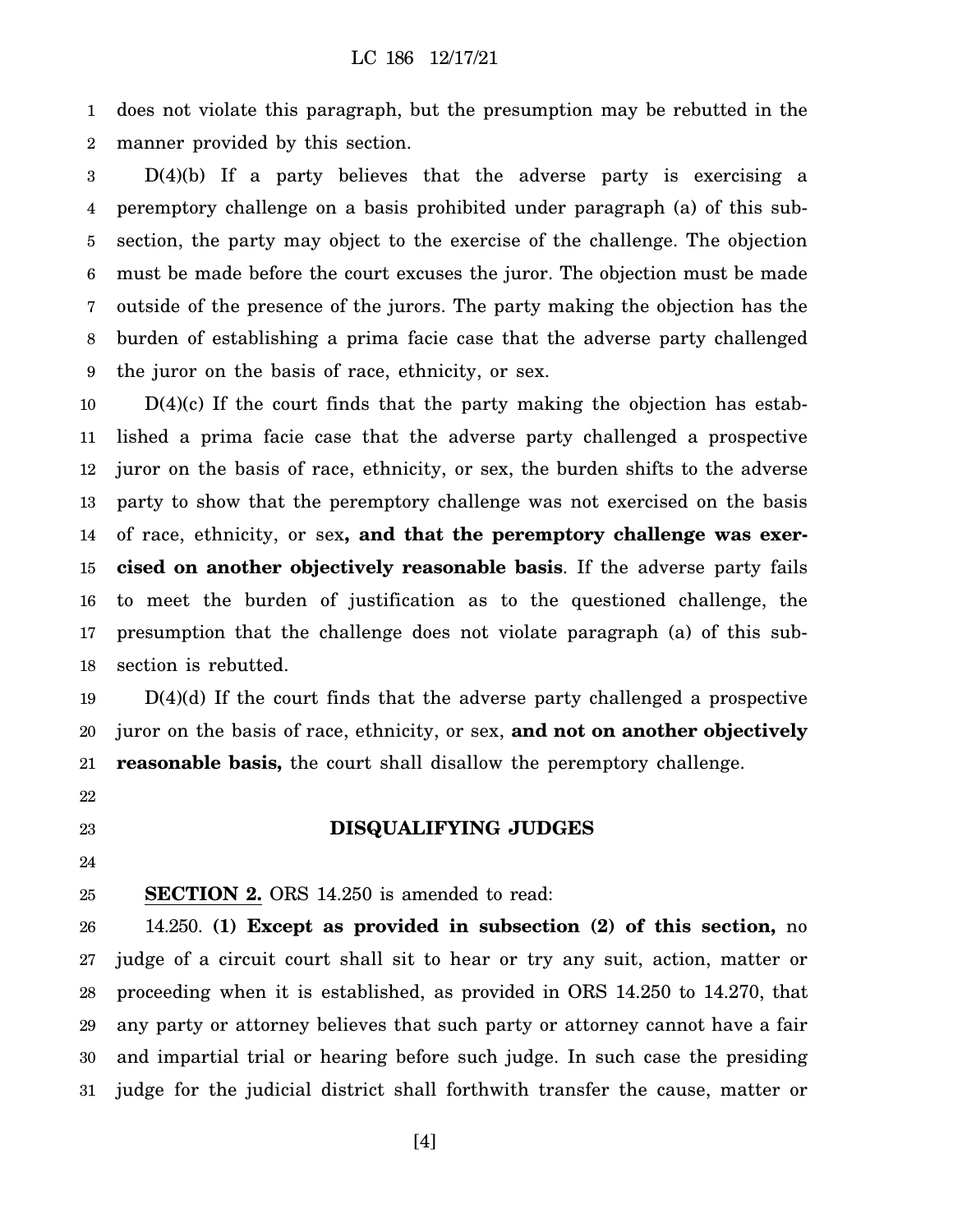1 2 3 4 5 6 7 8 proceeding to another judge of the court, or apply to the Chief Justice of the Supreme Court to send a judge to try it; or, if the convenience of witnesses or the ends of justice will not be interfered with by such course, and the action or suit is of such a character that a change of venue thereof may be ordered, the presiding judge may send the case for trial to the most convenient court; except that the issues in such cause may, upon the written stipulation of the attorneys in the cause agreeing thereto, be made up in the district of the judge to whom the cause has been assigned.

9 10 11 12 **(2) The prosecution in a criminal case may not disqualify a judge under this section. This subsection does not limit the ability of the prosecution in a criminal case to seek to disqualify a judge under ORS 14.210.**

13 **SECTION 3.** ORS 14.260 is amended to read:

14 15 16 17 18 19 20 21 22 23 24 25 14.260. (1) Any party to or any attorney appearing in any cause, matter or proceeding in a circuit court**, other than the prosecution in a criminal case,** may establish the belief described in ORS 14.250 by motion supported by affidavit that the party or attorney believes that the party or attorney cannot have a fair and impartial trial or hearing before the judge, and that it is made in good faith and not for the purpose of delay. No specific grounds for the belief need be alleged. The motion shall be allowed unless the judge moved against, or the presiding judge for the judicial district, challenges the good faith of the affiant and sets forth the basis of the challenge. In the event of a challenge, a hearing shall be held before a disinterested judge. The burden of proof is on the challenging judge to establish that the motion was made in bad faith or for the purposes of delay.

26 27 28 29 30 31 (2) The affidavit shall be filed with the motion at any time prior to final determination of the cause, matter or proceedings in uncontested cases, and in contested cases before or within five days after the cause, matter or proceeding is at issue upon a question of fact or within 10 days after the assignment, appointment and qualification or election and assumption of office of another judge to preside over the cause, matter or proceeding.

[5]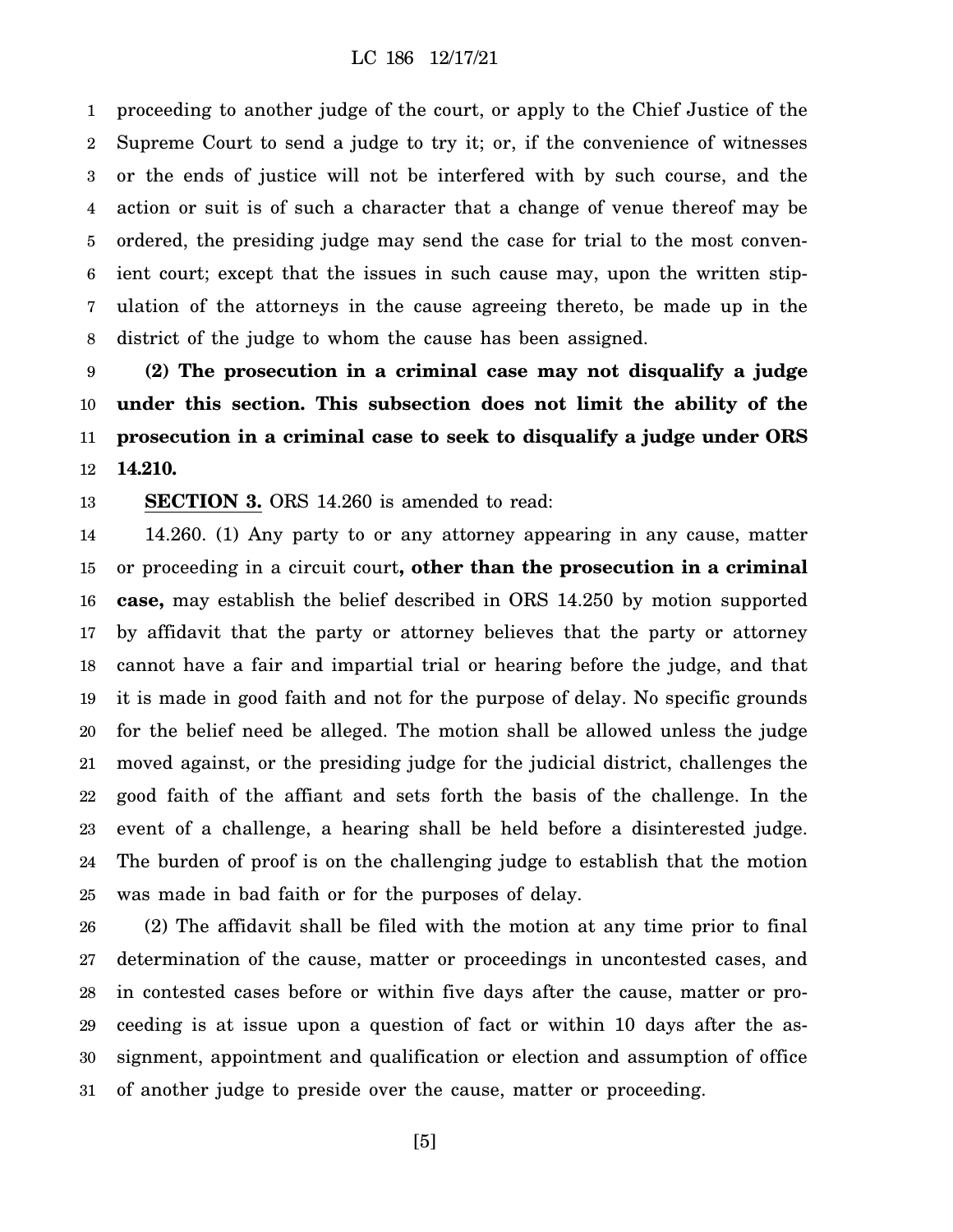# LC 186 12/17/21

1 2 3 4 5 6 7 (3) A motion to disqualify a judge may not be made after the judge has ruled upon any petition, demurrer or motion other than a motion to extend time in the cause, matter or proceeding. A motion to disqualify a judge or a judge pro tem, assigned by the Chief Justice of the Supreme Court to serve in a county other than the county in which the judge or judge pro tem resides may not be filed more than five days after the party or attorney appearing in the cause receives notice of the assignment.

8 9 10 (4) In judicial districts having a population of 200,000 or more, the affidavit and motion for change of judge shall be made at the time and in the manner prescribed in ORS 14.270.

11 12 13 14 15 (5) In judicial districts having a population of 100,000 or more, but less than 200,000, the affidavit and motion for change of judge shall be made at the time and in the manner prescribed in ORS 14.270 unless the circuit court makes local rules under ORS 3.220 adopting the procedure described in this section.

16 17 (6) A party or attorney may not make more than two applications in any cause, matter or proceeding under this section.

- 18
- 19

# **JUSTIFIED USE OF PHYSICAL FORCE**

20

21 22 **SECTION 4. Section 5 of this 2022 Act is added to and made a part of ORS 161.195 to 161.275.**

23 24 25 26 27 28 **SECTION 5. Notwithstanding ORS 161.190, the justifiable use of physical force in self-defense or in defending a third person under ORS 161.205 (5) is an affirmative defense when the defendant engaged in, directed or otherwise participated in wrongful conduct that was intended to cause the victim to be unavailable as a witness, and did cause the victim to be unavailable.**

29 30 31 **SECTION 6. Section 5 of this 2022 Act applies to conduct alleged to constitute an offense occurring on or after the effective date of this 2022 Act.**

[6]